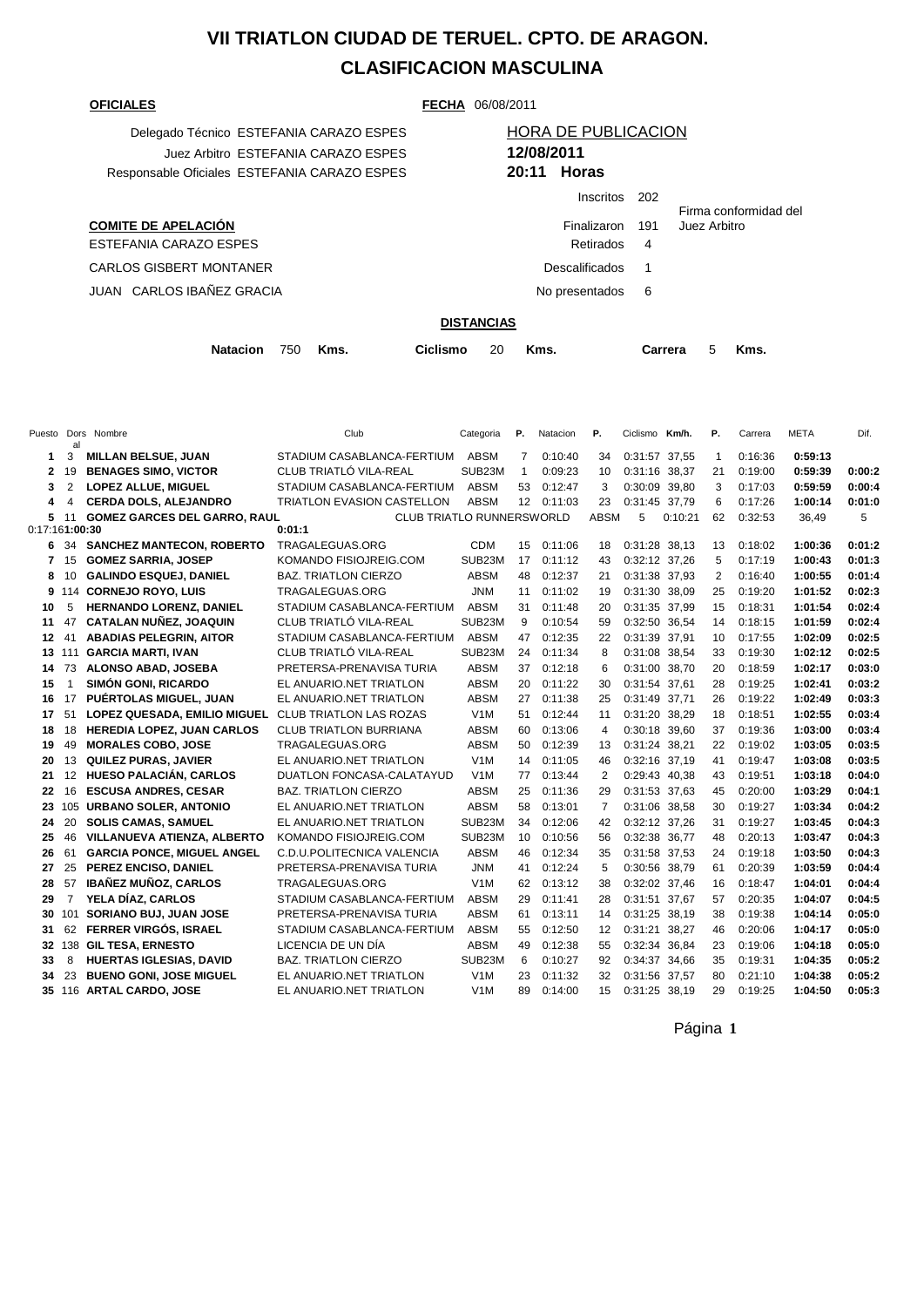| Puesto        | al    | Dors Nombre                                              | Club                                             | Categoria          | Ρ.        | Natacion           | Р.           | Ciclismo Km/h.                 |       | Ρ.       | Carrera            | META               | Dif.             |
|---------------|-------|----------------------------------------------------------|--------------------------------------------------|--------------------|-----------|--------------------|--------------|--------------------------------|-------|----------|--------------------|--------------------|------------------|
| 36            |       | 39 HERVAS GUINOT, ERIC                                   | C.UNIVERSITAT DE VALENCIA                        | SUB23M             | 36        | 0:12:16            | 36           | 0:32:00                        | 37,5  | 56       | 0:20:35            | 1:04:51            | 0:05:3           |
| 37            | 79    | <b>CAROT GARCIA, ANTONIO AGUILAR</b>                     |                                                  | C.T.ALTO PALANCIA  |           | ABSM               | 43           | 0:12:28                        | 61    |          | 0:32:50 36,54      | 40                 | 0:19:46          |
| 1:05:040:05:5 |       |                                                          |                                                  |                    |           |                    |              |                                |       |          |                    |                    |                  |
| 38            |       | 45 SOLER CASINOS, JAIME                                  | CLUB TRIATLÓ VILA-REAL                           | V2M                | 44        | 0:12:30            | 33           | 0:31:56 37,57                  |       | 64       | 0:20:43            | 1:05:09            | 0:05:5           |
| 39            | 21    | <b>MAYORAL CASTILLO, ENRIQUE</b>                         | TRIATLON BAJO GALLEGO                            | <b>ABSM</b>        | 18        | 0:11:18            | 44           | 0:32:14 37,22                  |       | 96       | 0:21:43            | 1:05:15            | 0:06:0           |
| 40            |       | 177 SANTAMARIA CUEVAS, ANGEL                             | EL ANUARIO.NET TRIATLON                          | V3M                | 8         | 0:10:52            | 70           | 0:33:18 36,03                  |       | 81       | 0:21:10            | 1:05:20            | 0:06:0           |
| 41            | 14    | <b>GOMEZ GARCIA, VICTOR</b>                              | PRETERSA-PRENAVISA TURIA                         | JNM                | 4         | 0:10:20            | 88           | 0:34:25 34,86                  |       | 71       | 0:20:51            | 1:05:36            | 0:06:2           |
| 42            | 94    | <b>PUEYO FARRERO, JOSEP</b>                              | C.A. RIBAGORÇANA                                 | <b>ABSM</b>        | 40        | 0:12:23            | 31           | 0:31:56 37,57                  |       | 87       | 0:21:21            | 1:05:40            | 0:06:2           |
| 43            | 53    | <b>ABADIA SANCHO, JORGE</b>                              | STADIUM CASABLANCA-FERTIUM                       | <b>ABSM</b>        | 21        | 0:11:24            | 78           | 0:33:46 35,53                  |       | 59       | 0:20:39            | 1:05:49            | 0:06:3           |
| 44            | 6     | <b>AGUILERA VALENCIA, DAVID</b>                          | <b>TRIPUÇOL</b>                                  | <b>ABSM</b>        | 76        | 0:13:43            | 16           | 0:31:27 38,15                  |       | 67       | 0:20:45            | 1:05:55            | 0:06:4           |
| 45            | 52    | AÑAÑOS MARTIN, ABRAHAM                                   | EL ANUARIO.NET TRIATLON                          | <b>ABSM</b>        | 28        | 0:11:39            | 26           | 0:31:49 37,71                  |       | 110      | 0:22:32            | 1:06:00            | 0:06:4           |
| 46            |       | 22 PERALTA CASTILLO, JAVIER                              | <b>CLUB TRIATLON CASPE</b>                       | <b>ABSM</b>        | 39        | 0:12:22            | 39           | 0:32:05 37,40                  |       | 90       | 0:21:34            | 1:06:01            | 0:06:4           |
| 47            | 26    | <b>CENIS REBOLLO, LORENZO</b>                            | STADIUM CASABLANCA-FERTIUM                       | <b>ABSM</b>        | 42        | 0:12:26            | 63           | 0:32:55 36,45                  |       | 70       | 0:20:47            | 1:06:08            | 0:06:5           |
| 48            |       | 164 LOPEZ ECHEVARRIA, JOSE                               | LICENCIA DE UN DÍA                               | V1M                | 106       | 0:14:42            | 48           | 0:32:18 37,15                  |       | 27       | 0:19:25            | 1:06:25            | 0:07:1           |
| 49            | 9     | <b>CLAVERO FORCÉN, JAVIER</b>                            | STADIUM CASABLANCA-FERTIUM                       | V <sub>1</sub> M   | 80        | 0:13:48            | 57           | 0:32:41 36,71                  |       | 44       | 0:19:59            | 1:06:28            | 0:07:1           |
| 50            | 36    | <b>GORRIZ SIERRA, ABEL</b>                               | C.T.ALTO PALANCIA                                | <b>ABSM</b>        | 71        | 0:13:37            | 66           | 0:33:06 36,25                  |       | 42       | 0:19:48            | 1:06:31            | 0:07:1           |
| 51            |       | 110 FALCO PUCHOL, CARLES                                 | CLUB TRIATLÓ VILA-REAL                           | SUB23M             | 138       | 0:16:24            | 17           | 0:31:27 38,15                  |       | 17       | 0:18:51            | 1:06:42            | 0:07:2           |
| 52            |       | 132 BELTRÁN PELLICER, PABLO                              | LICENCIA DE UN DÍA                               | <b>ABSM</b>        | 19        | 0:11:21            | 119          | 0:35:56 33,39                  |       | 34       | 0:19:30            | 1:06:47            | 0:07:3           |
| 53            |       | 121 LAHERA AVILA, DAVID                                  | PEGASO H3O TRIATLÓN                              | V1M                | 90        | 0:14:02            | 51           | 0:32:25 37,01                  |       | 49       | 0:20:21            | 1:06:48            | 0:07:3           |
| 54            | 31    | <b>SAYAS DE HARO, JOSE MARIA</b>                         | <b>INDEPENDIENTE</b>                             | <b>ABSM</b>        | 102       | 0:14:31            | 45           | 0:32:15 37,20                  |       | 47       | 0:20:11            | 1:06:57            | 0:07:4           |
| 55            |       | 66 FERRER SERRANO, EDGAR                                 | C.N.TERRASSA-CICLES                              | ABSM               | 87        | 0:13:58            | 37           | 0:32:01 37,48                  |       | 78       | 0:21:07            | 1:07:06            | 0:07:5           |
| 56            |       | 175 PORTA SANUY, JESUS                                   | <b>CLUB TRIATLO LLEIDA</b>                       | <b>ABSM</b>        | 74        | 0:13:41            | 47           | 0:32:16 37,19                  |       | 86       | 0:21:18            | 1:07:15            | 0:08:0           |
| 57            | 35    | NUÑEZ SANTAEMILIA, ADRIAN                                | TRAGALEGUAS.ORG                                  | SUB23M             | 13        | 0:11:04            | 50           | 0:32:21 37,09                  |       | 128      | 0:23:52            | 1:07:17            | 0:08:0           |
| 58            | 24    | <b>SIMÓN GONI, DANIEL</b>                                | EL ANUARIO.NET TRIATLON                          | <b>ABSM</b>        | 54        | 0:12:48            | 53           | 0:32:28 36,96                  |       | 102      | 0:22:06            | 1:07:22            | 0:08:0           |
| 59            | 77    | <b>BLANCO TENA, SERGIO</b>                               | <b>TRIATLON BAJO GALLEGO</b>                     | <b>ABSM</b>        | 64        | 0:13:26            | 67           | 0:33:14 36,10                  |       | 68       | 0:20:46            | 1:07:26            | 0:08:1           |
| 60            |       | 103 TORNERO MORENO, ANTONIO                              | <b>BAZ. TRIATLON CIERZO</b>                      | ABSM               | 59        | 0:13:03            | 72           | 0:33:25 35,91                  |       | 74       | 0:20:59            | 1:07:27            | 0:08:1           |
| 61            | 55    | <b>SOLEY RIMBAS, SANTIAGO</b>                            | C.N.CATALUNYA-                                   | <b>ABSM</b>        | 75        | 0:13:42            | 60           | 0:32:50 36,54                  |       | 72       | 0:20:56            | 1:07:28            | 0:08:1           |
| 62            |       | 154 RODRIGUEZ JASO, CARLOS                               | LICENCIA DE UN DÍA                               | <b>ABSM</b>        | 3         | 0:09:57            | 108          | 0:35:27 33,85                  |       | 103      | 0:22:07            | 1:07:31            | 0:08:1           |
| 63            | 80    | <b>CHIVA BARTOLL, OSCAR</b>                              | CLUB TRIATLÓ VILA-REAL                           | <b>ABSM</b>        | 103       | 0:14:33            | 49           | 0:32:20 37,11                  |       | 62       | 0:20:40            | 1:07:33            | 0:08:2           |
| 64            | 54    | <b>JIMENEZ SCHUMMACHER,</b>                              | STADIUM CASABLANCA-FERTIUM                       | <b>ABSM</b>        | 33        | 0:12:00            | 106          | 0:35:20 33,96                  |       | 52       | 0:20:24            | 1:07:44            | 0:08:3           |
| 65<br>66      | 40    | 131 MONREAL HIJAR, ANTONIO<br>PICO FERNANDEZ, ANGEL      | EL ANUARIO.NET TRIATLON                          | V2M<br><b>ABSM</b> | 32<br>128 | 0:11:58            | 100          | 0:35:01 34,26                  |       | 69<br>39 | 0:20:47<br>0:19:41 | 1:07:46<br>1:07:47 | 0:08:3<br>0:08:3 |
|               |       |                                                          | <b>TRIPUÇOL</b>                                  | <b>ABSM</b>        | 22        | 0:15:57<br>0:11:27 | 41           | 0:32:09 37,32                  |       | 105      | 0:22:11            |                    | 0:08:4           |
| 68            |       | 67 144 LORENZO ZAZO, FAUSTINO<br>174 RAMON IBAÑEZ, OSCAR | LICENCIA DE UN DÍA<br><b>CLUB TRIATLO LLEIDA</b> | V1M                | 63        | 0:13:22            | 86<br>27     | 0:34:19 34,96<br>0:31:49 37,71 |       | 119      | 0:22:57            | 1:07:57<br>1:08:08 | 0:08:5           |
| 69            | 60    | <b>PASTOR ACIN, DANIEL</b>                               | STADIUM CASABLANCA-FERTIUM                       | <b>JNM</b>         | 73        | 0:13:40            | 64           | 0:32:57 36,41                  |       | 91       | 0:21:35            | 1:08:12            | 0:08:5           |
| 70            | 76    | <b>BARRIL PLOU, ALBERTO</b>                              | <b>TRIATLON UTEBO</b>                            | ABSM               | 140       | 0:16:29            | $\mathbf{1}$ | 0:29:25 40,79                  |       | 108      | 0:22:19            | 1:08:13            | 0:09:0           |
| 71            | 98    | <b>SANZ CASTRO, RAMON</b>                                | <b>FUNDACION PUERTO ALICANTE</b>                 | <b>ABSM</b>        | 131       | 0:16:03            | 68           | 0:33:15 36,09                  |       | 19       | 0:18:58            | 1:08:16            | 0:09:0           |
| 72            | 65    | <b>SERNA BARDAVIO, DANIEL</b>                            | STADIUM CASABLANCA-FERTIUM                       | <b>ABSM</b>        | 38        | 0:12:20            | 107          | 0:35:23 33,91                  |       | 60       | 0:20:39            | 1:08:22            | 0:09:0           |
| 73            | 42    | <b>SORRIBES GONZALEZ, RAMON</b>                          | CLUB TRIATLÓ VILA-REAL                           | <b>ABSM</b>        | 92        | 0:14:04            | 81           | 0:34:00 35,29                  |       | 51       | 0:20:22            | 1:08:26            | 0:09:1           |
| 74            |       | 155 RUIZ SEDANO, ROBERTO                                 | LICENCIA DE UN DÍA                               | <b>ABSM</b>        | 68        | 0:13:31            | 93           | 0:34:41 34,59                  |       | 50       | 0:20:22            | 1:08:34            | 0:09:2           |
| 75            | 43    | <b>USERO IBAÑEZ, RAMON</b>                               | <b>TRIPUÇOL</b>                                  | ABSM               | 129       | 0:16:00            | 40           | 0:32:08 37,34                  |       | 54       | 0:20:28            | 1:08:36            | 0:09:2           |
| 76            | 27    | LUIS CASANOVA, JORGE                                     | STADIUM CASABLANCA-FERTIUM                       | <b>ABSM</b>        | 107       | 0:14:43            | 52           | 0:32:27 36,97                  |       | 94       | 0:21:41            | 1:08:51            | 0:09:3           |
| 77            | 78    | <b>CANO YUSTE, ALVARO</b>                                | <b>BAZ. TRIATLON CIERZO</b>                      | <b>ABSM</b>        | 93        | 0:14:05            | 84           | 0:34:06                        | 35,19 | 63       | 0:20:42            | 1:08:53            | 0:09:4           |
|               |       | 78 153 RITUERTO SIN, JORGE                               | LICENCIA DE UN DÍA                               | <b>ABSM</b>        | 45        | 0:12:32            |              | 113 0:35:40 33.64              |       | 66       | 0:20:45            | 1:08:57            | 0:09:4           |
| 79            | 48    | <b>NOVELLA SIERRA, MIGUEL</b>                            | C.T.ALTO PALANCIA                                | ABSM               | 96        | 0:14:09            | 58           | 0:32:45 36,64                  |       | 100      | 0:22:03            | 1:08:57            | 0:09:4           |
| 80            |       | 28 GARCIA MARTI, HECTOR                                  | CLUB TRIATLÓ VILA-REAL                           | SUB23M             | 79        | 0:13:47            | 82           | 0:34:03 35,24                  |       | 82       | 0:21:10            | 1:09:00            | 0:09:4           |
| 81            |       | 72 ALFAMBRA SUBIAS, JOSE                                 | <b>BAZ. TRIATLON CIERZO</b>                      | <b>ABSM</b>        | 88        | 0:14:00            | 79           | 0:33:52 35,43                  |       | 88       | 0:21:21            | 1:09:13            | 0:10:0           |
| 82            |       | 100 SOLA MARTINEZ, ADRIAN                                | STADIUM CASABLANCA-FERTIUM                       | <b>ABSM</b>        | 26        | 0:11:37            |              | 132 0:37:12 32,25              |       | 55       | 0:20:30            | 1:09:19            | 0:10:0           |
| 83            | 58    | <b>OLIVERAS CRUZ, MARC</b>                               | <b>CLUB TRIATLO SABADELL</b>                     | ABSM               | 81        | 0:13:50            | 76           | 0:33:40 35,64                  |       | 101      | 0:22:05            | 1:09:35            | 0:10:2           |
| 84            | 85    | JIMENEZ MARTINEZ, ROBERTO                                | MAYENCOS BRICO-JACA                              | <b>ABSM</b>        |           | 123 0:15:43        | 24           | 0:31:48 37,73                  |       | 104      | 0:22:07            | 1:09:38            | 0:10:2           |
| 85            |       | 167 MOLINA FORCES, JUAN                                  | LICENCIA DE UN DÍA                               | V <sub>1</sub> M   | 57        | 0:12:59            | 110          | 0:35:31 33,78                  |       | 85       | 0:21:18            | 1:09:48            | 0:10:3           |
| 86            | 87    | <b>MARQUEZ ALONSO, RAUL</b>                              | TRIATLON BAJO GALLEGO                            | ABSM               |           | 122 0:15:40        | 54           | 0:32:30 36,92                  |       | 93       | 0:21:40            | 1:09:50            | 0:10:3           |
|               |       | 87 145 MARTINEZ SANCHEZ, SERGIO                          | LICENCIA DE UN DÍA                               | ABSM               | 66        | 0:13:28            | 94           | 0:34:43 34,56                  |       | 92       | 0:21:39            | 1:09:50            | 0:10:3           |
| 88            |       | 92 OLIVERAS CRUZ, JAUME                                  | <b>CLUB TRIATLO SABADELL</b>                     | <b>ABSM</b>        | 83        | 0:13:52            |              | 102 0:35:03 34,23              |       | 73       | 0:20:58            | 1:09:53            | 0:10:4           |
| 89            |       | 150 PALMERO MOLINA, MARIO                                | LICENCIA DE UN DÍA                               | ABSM               |           | 104 0:14:37        | 87           | 0:34:22 34,91                  |       | 77       | 0:21:06            | 1:10:05            | 0:10:5           |
| 90            |       | 148 MONTERO LATORRE, ALBERTO                             | LICENCIA DE UN DÍA                               | ABSM               | 91        | 0:14:03            | 98           | 0:35:01 34,26                  |       | 79       | 0:21:07            | 1:10:11            | 0:10:5           |
| 91            | 89    | <b>MARTIN ROVIRA, VICENTE</b>                            | C.T.ALTO PALANCIA                                | ABSM               | 84        | 0:13:53            | 74           | 0:33:32 35,78                  |       | 121      | 0:23:02            | 1:10:27            | 0:11:1           |
| 92            | 84    | <b>HERNANDEZ MACHO QUEVEDO,</b>                          | <b>BAZ. TRIATLON CIERZO</b>                      | ABSM               | 69        | 0:13:34            | 118          | 0:35:51 33,47                  |       | 75       | 0:21:05            | 1:10:30            | 0:11:1           |
|               | 93 44 | RENAU GARCÍA, ROBERTO                                    | C.T.ALTO PALANCIA                                | ABSM               |           | 115 0:15:21        | 71           | 0:33:19 36,01                  |       | 98       | 0:21:58            | 1:10:38            | 0:11:2           |
|               |       |                                                          |                                                  |                    |           |                    |              |                                |       |          |                    |                    |                  |

Página **2**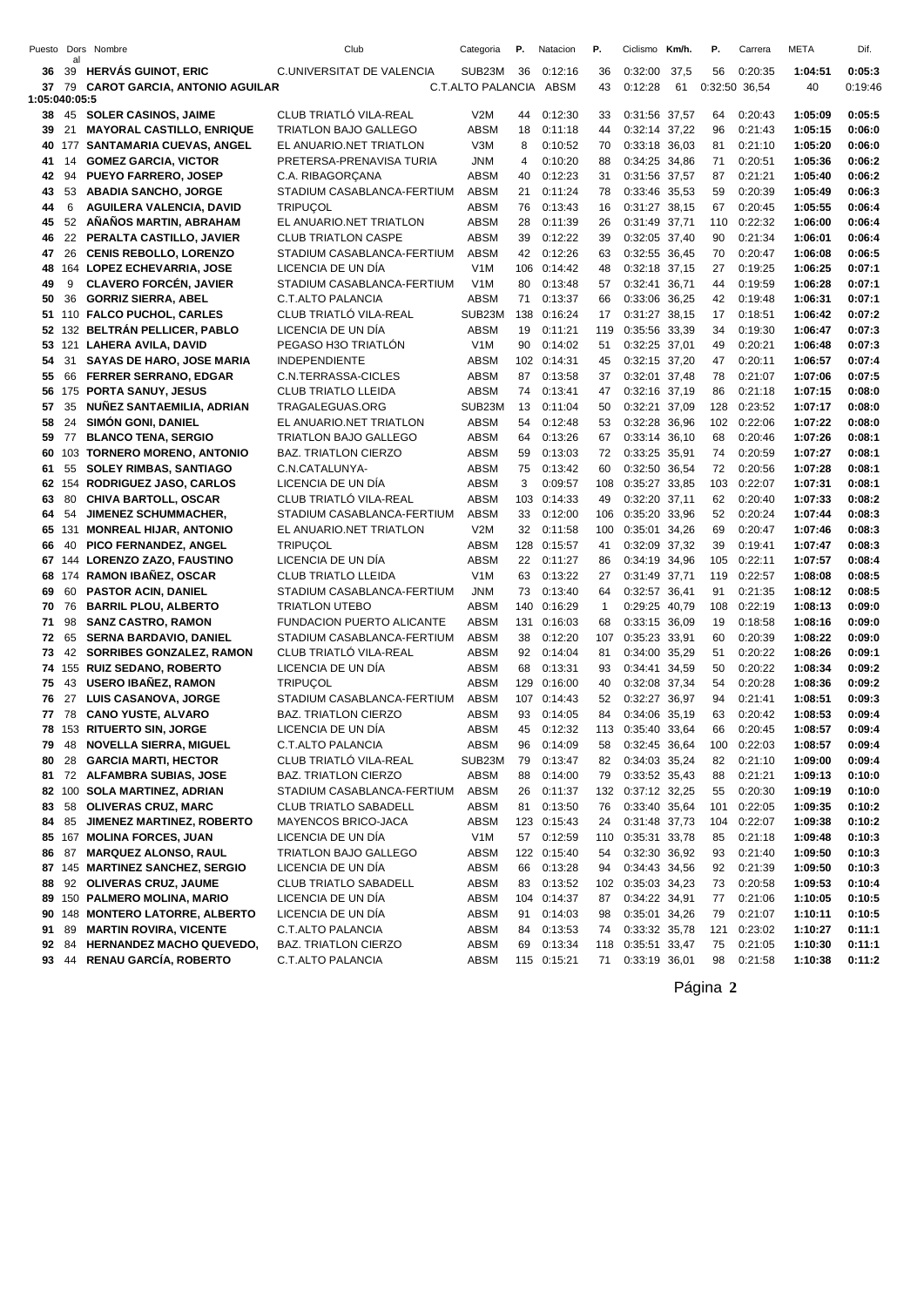| Puesto         |     | Dors Nombre                                                    | Club                                       | Categoria                  | Ρ.             | Natacion                   | Ρ.         | Ciclismo                               | Km/h.   | Ρ.             | Carrera            | META               | Dif.             |
|----------------|-----|----------------------------------------------------------------|--------------------------------------------|----------------------------|----------------|----------------------------|------------|----------------------------------------|---------|----------------|--------------------|--------------------|------------------|
|                | al  | 94 165 MARTI AYALA, ANTONIO                                    | LICENCIA DE UN DÍA                         | V <sub>1</sub> M           | 52             | 0:12:46                    | 99         | 0:35:01 34,26                          |         | 115            | 0:22:54            | 1:10:41            | 0:11:2           |
| 95             | 67  | <b>CANADELL PICART, DANI</b>                                   | <b>CLUB TRIATLO SABADELL</b>               | ABSM                       | 108            | 0:14:47                    | 9          | 0:31:14 38,42                          |         | 139            | 0:24:50            | 1:10:51            | 0:11:3           |
| 96             | 91  | <b>MIGUEL BELLOC, MARCOS</b>                                   | <b>CLUB TRIATLON BOMBEROS</b>              | ABSM                       | 97             | 0:14:11                    | 120        | 0:36:10 33,17                          |         | 58             | 0:20:36            | 1:10:57            | 0:11:4           |
| 97             |     | 59 RECASENS FRISON, ROBERTO                                    | EL ANUARIO.NET TRIATLON                    | V <sub>1</sub> M           |                | 105 0:14:40                | 89         | 0:34:27 34,83                          |         | 99             | 0:22:02            | 1:11:09            | 0:11:5           |
|                |     | 98 127 RUIZ GALAY, MIGUEL ANGEL                                | <b>MAYENCOS BRICO-JACA</b>                 | V <sub>1</sub> M           |                | 117 0:15:27                | 96         | 0:34:58 34,31                          |         | 65             | 0:20:45            | 1:11:10            | 0:11:5           |
|                |     | 99 112 RODRIGUEZ SOLARES, IVAN                                 | <b>BAZ. TRIATLON CIERZO</b>                | SUB23M                     |                | 141 0:16:33                | 65         | 0:32:58                                | 36,40   | 95             | 0:21:41            | 1:11:12            | 0:11:5           |
| 100            | 29  | <b>CUESTA SAMPER, JAVIER</b>                                   | <b>INDEPENDIENTE</b>                       | ABSM                       |                | 101 0:14:24                | 97         | 0:34:59 34,30                          |         | 97             | 0:21:52            | 1:11:15            | 0:12:0           |
| 101            |     | 133 DEL VILLAR CUERDA, FERNANDO                                | LICENCIA DE UN DÍA                         | <b>ABSM</b>                | $\overline{2}$ | 0:09:57                    | 135        | 0:37:32 31,97                          |         | 133            | 0:24:13            | 1:11:42            | 0:12:2           |
| 102            |     | 83 GRAMUN MASGORET, JOAN CARLES                                | CLUB TRIATLO RUNNERSWORLD                  |                            |                |                            | ABSM       | 99                                     | 0:14:16 | 91             | 0:34:36            | 34,68              | 114              |
| 0:22:511:11:43 |     |                                                                | 0:12:3                                     |                            |                |                            |            |                                        |         |                |                    |                    |                  |
|                |     | 103 129 VARGAS ROMERO, FRANCISCO                               | <b>BAZ. TRIATLON CIERZO</b>                | V <sub>1</sub> M           |                | 30 0:11:43                 | 127        | 0:36:39 32,74                          |         | 124            | 0:23:26            | 1:11:48            | 0:12:3           |
| 104            |     | 33 PASTOR-PERIS SORIANO, MIGUEL                                | <b>CAI TRIATLON</b>                        | <b>ABSM</b>                |                | 134 0:16:15                | 109        | 0:35:27 33,85                          |         | 53             | 0:20:26            | 1:12:08            | 0:12:5           |
|                |     | 105 147 MONCLUS MARCELLAN, ALFONSO LICENCIA DE UN DÍA          |                                            | <b>ABSM</b>                | 85             | 0:13:55                    | 105        | 0:35:20 33.96                          |         | 118            | 0:22:56            | 1:12:11            | 0:12:5           |
| 106            |     | 63 YAGO ESTEVEZ, MANUEL                                        | STADIUM CASABLANCA-FERTIUM                 | <b>ABSM</b>                |                | 130 0:16:01                | 75         | 0:33:36 35,71                          |         | 111            | 0:22:38            | 1:12:15            | 0:13:0           |
|                |     | 107 128 SANCHO MARTIN, EDUARDO                                 | <b>BAZ. TRIATLON CIERZO</b>                | V <sub>1</sub> M           | 109            | 0:14:59                    | 104        | 0:35:10                                | 34,12   | 107            | 0:22:19            | 1:12:28            | 0:13:1           |
|                |     | 108 108 VIVANCO BERRUETA, OSCAR                                | PEGASO H3O TRIATLON                        | <b>ABSM</b>                |                | 114 0:15:19                | 90         | 0:34:33 34,73                          |         | 113            | 0:22:46            | 1:12:38            | 0:13:2           |
|                |     | 109 156 SAUS RAMES, DAVID                                      | LICENCIA DE UN DÍA                         | <b>ABSM</b>                |                | 124 0:15:47                | 85         | 0:34:14 35,05                          |         | 116            | 0:22:55            | 1:12:56            | 0:13:4           |
|                |     | 110 119 GIL CUARTERO, ROBERTO                                  | <b>CLUB TRIATLON BOMBEROS</b>              | V <sub>1</sub> M           |                | 143 0:16:35                | 130        | 0:36:47 32,62                          |         | 36             | 0:19:35            | 1:12:57            | 0:13:4           |
|                |     | 111 123 LORENTE TORRES, JOSE                                   | C.E.PICORNELL-                             | V <sub>1</sub> M           |                | 111 0:15:05                | 114        | 0:35:40 33,64                          |         |                | 112 0:22:41        | 1:13:26            | 0:14:1           |
|                |     | 112 161 SÁNCHEZ ÁLVAREZ, ALBERTO                               | LICENCIA DE UN DÍA                         | <b>CDM</b>                 |                | 110 0:15:03                | 121        | 0:36:12 33,14                          |         | 106            | 0:22:12            | 1:13:27            | 0:14:1           |
|                |     | 113 126 ROMEO, LUIS M                                          | <b>TRIATLON UTEBO</b>                      | V <sub>1</sub> M           |                | 149 0:16:49                | 77         | 0:33:46 35,53                          |         | 122            | 0:23:11            | 1:13:46            | 0:14:3           |
| 114            | 70  | <b>MONGE VIZMANOS, JULIO</b>                                   | <b>CLUB MEDINA TRIATLO</b>                 | V <sub>1</sub> M           |                | 154 0:17:24                | 69         | 0:33:18 36,03                          |         | 123            | 0:23:18            | 1:14:00            | 0:14:4           |
|                |     | 115 169 PÉREZ BARDAJÍ, FRANCISCO JOSÉLICENCIA DE UN DÍA        |                                            | V <sub>1</sub> M           |                | 119 0:15:31                | 117        | 0:35:48 33,51                          |         | 117            | 0:22:55            | 1:14:14            | 0:15:0           |
| 116            |     | 146 MONCLUS MARCELLAN, IGNACIO                                 | LICENCIA DE UN DÍA                         | ABSM                       | 70             | 0:13:36                    | 134        | 0:37:29                                | 32,01   | 126            | 0:23:37            | 1:14:42            | 0:15:2           |
|                |     | 117 130 ARTERO SEMPERE, RAFAEL                                 | CLUB TRIATLÓ VILA-REAL                     | V2M                        | 78             | 0:13:46                    | 129        | 0:36:46 32,63                          |         | 132            | 0:24:12            | 1:14:44            | 0:15:3           |
|                |     | 118 135 FORTUÑO AGULLEIRO, ISAAC                               | LICENCIA DE UN DIA                         | <b>ABSM</b>                | 16             | 0:11:09                    | 162        | 0:42:16 28.39                          |         | 89             | 0:21:24            | 1:14:49            | 0:15:3           |
|                |     | 119 113 TORRONTERAS CALVO, RUBEN                               | MAYENCOS BRICO-JACA                        | SUB23M                     |                | 112 0:15:14                | 128        | 0:36:40 32,72                          |         | 120            | 0:22:59            | 1:14:53            | 0:15:4           |
| 120            | 97  | <b>SANCHEZ SERRANO, FRANCISCO</b>                              | <b>TRAGAMILLAS</b>                         | <b>ABSM</b>                |                | 135 0:16:16                | 136        | 0:37:34 31,94                          |         | 83             | 0:21:13            | 1:15:03            | 0:15:5           |
| 121            | 81  | <b>FERNANDEZ ESPARZA, JOSE</b>                                 | PRETERSA-PRENAVISA TURIA                   | <b>ABSM</b>                |                | 139 0:16:25                | 138        | 0:37:47 31,76                          |         | 76             | 0:21:06            | 1:15:18            | 0:16:0           |
|                |     | 122 124 MONTESINOS NAVARRO, RAUL                               | EL ANUARIO.NET TRIATLON                    | V <sub>1</sub> M           |                | 136 0:16:20                | 140        | 0:37:54 31,66                          |         | 84             | 0:21:17            | 1:15:31            | 0:16:1           |
|                |     | 123 107 VILLAMON PONZ, RAUL                                    | PRETERSA-PRENAVISA TURIA                   | ABSM                       | 65             | 0:13:27                    | 143        | 0:38:05 31,50                          |         | 136            | 0:24:29            | 1:16:01            | 0:16:4           |
| 124            | 50  | <b>SANCHEZ HERREROS, ALFONSO</b>                               | PEGASO H3O TRIATLÓN                        | V <sub>1</sub> M           |                | 113 0:15:17                | 115        | 0:35:45                                | 33,56   | 142            | 0:25:04            | 1:16:06            | 0:16:5           |
|                |     | 125 134 EGEA GRACIA, JORGE RAUL                                | LICENCIA DE UN DÍA                         | <b>ABSM</b>                |                | 120 0:15:34                | 155        | 0:41:13 29,11                          |         | 32             | 0:19:27            | 1:16:14            | 0:17:0           |
|                |     | 126 125 PORTA SANUY, PERE                                      | <b>CLUB TRIATLO LLEIDA</b>                 | V <sub>1</sub> M           |                | 156 0:17:40                | 83         | 0:34:04 35,22                          |         | 137            | 0:24:33            | 1:16:17            | 0:17:0           |
| 127            | 109 | DEL OJO GONZALO, ENRIQUE                                       | CLUB TRIATLÓ VILA-REAL                     | <b>ABSM</b>                | 86             | 0:13:57                    | 133        | 0:37:26                                | 32,05   | 143            | 0:25:06            | 1:16:29            | 0:17:1           |
| 128            |     | 75 BALLESTER SANCHO, EDUARDO                                   | <b>TRAGAMILLAS</b>                         | <b>ABSM</b>                |                | 152 0:17:05                | 111        | 0:35:38 33,67                          |         | 130            | 0:23:59            | 1:16:42            | 0:17:2           |
|                |     | 129 117 GASCON NEBOT, MIGUEL                                   | TRIATLON EVASION CASTELLON                 | V <sub>1</sub> M           |                | 145 0:16:41                | 112        | 0:35:39                                | 33,66   | 135            | 0:24:29            | 1:16:49            | 0:17:3           |
| 130            | 71  | FONS VILAGRASA, JOAN MARC                                      | <b>CLUB BTT MONTBIKE</b>                   | V <sub>1</sub> M           | 95             | 0:14:08                    | 147        | 0:38:50 30,90                          |         | 129            | 0:23:52            | 1:16:50            | 0:17:3           |
|                |     | 131 172 TENA PORTA, RAFAEL                                     | LICENCIA DE UN DÍA                         | V <sub>1</sub> M           | 67             | 0:13:30                    | 145        | 0:38:33 31,12                          |         | 140            | 0:24:54            | 1:16:57            | 0:17:4           |
|                |     | 132 106 VAL CASTILLO, JESUS                                    | <b>TRIATLON BAJO GALLEGO</b>               | ABSM                       |                | 100 0:14:19                | 141        | 0:38:00 31,57                          |         | 138            | 0:24:43            | 1:17:02            | 0:17:4           |
| 133            | 37  | <b>RIVES FUNES, JOSE FRANCISCO</b>                             | PRETERSA-PRENAVISA TURIA                   | ABSM                       | 98             | 0:14:15                    | 146        | 0:38:39                                | 31,04   | 134            | 0:24:23            | 1:17:17            | 0:18:0           |
| 134            |     | 32 ENFEDAQUE ECHEVARIA, TOMAS                                  | STADIUM CASABLANCA-FERTIUM                 | V3M                        |                | 126 0:15:51                | 126        | 0:36:26 32,93                          |         | 146            | 0:25:21            | 1:17:38            | 0:18:2           |
|                |     | 135 152 PULLEIRO ROJO, DANIEL                                  | LICENCIA DE UN DÍA                         | <b>ABSM</b>                | 72             | 0:13:39                    | 168        | 0:46:23 25.87                          |         | 9              | 0:17:40            | 1:17:42            | 0:18:2           |
|                |     | 136 104 TORREGROSA AUZMENDI, JOSE                              | <b>BAZ. TRIATLON CIERZO</b>                | <b>ABSM</b>                |                | 116 0:15:26                | 144        | 0:38:32 31,14                          |         | 127            | 0:23:46            | 1:17:44            | 0:18:3           |
|                |     | 137 166 MARTINEZ SÁNCHEZ, FERNANDO LICENCIA DE UN DÍA          |                                            | V <sub>1</sub> M           |                | 159 0:18:08                | 123        | 0:36:17 33,07 125 0:23:36              |         |                |                    | 1:18:01            | 0:18:4           |
|                |     | 138 99 SERRANO MOYA, MARCOS ANTONIO                            |                                            | TRISAB - S.A.BENAGÉBERABSM |                |                            | 94         | 0:14:07  158  0:41:46  28,73           |         |                |                    | 109                | 0:22:19          |
| 1:18:120:18:5  |     |                                                                |                                            |                            |                |                            |            |                                        |         |                |                    |                    |                  |
|                |     | 139 120 GIL ESPONERA, JAVIER                                   | <b>TRIATLON UTEBO</b>                      | V <sub>1</sub> M           |                | 121 0:15:38                | 131        | 0:37:06 32,34                          |         |                | 147 0:25:36        | 1:18:20            | 0:19:0           |
|                |     | 140 137 GARCIA CIFUENTES, JAIME                                | LICENCIA DE UN DÍA                         | ABSM                       |                | 142 0:16:34                | 80         | 0:33:59 35,31                          |         | 160            | 0:28:08            | 1:18:41            | 0:19:2           |
|                |     | 141 140 LARREY BERGES, JOSE MANUEL                             | LICENCIA DE UN DÍA                         | ABSM                       |                | 125 0:15:48                |            | 116 0:35:48 33,51                      |         | 156            | 0:27:25            | 1:19:01            | 0:19:4           |
|                |     | 142 95 SANCHEZ CANCER, GABRIEL                                 | <b>INDEPENDIENTE</b><br>LICENCIA DE UN DÍA | ABSM                       |                | 158 0:17:53<br>82 0:13:51  |            | 101 0:35:03 34,23                      |         | 149            | 0:26:07            | 1:19:03<br>1:19:08 | 0:19:5           |
|                |     | 143 173 MAYORAL CASTILLO, DANIEL                               | EL ANUARIO.NET TRIATLON                    | ABSM                       |                |                            | 169        | 0:47:46 24,11                          |         | $\overline{7}$ | 0:17:31            |                    | 0:19:5           |
|                |     | 144 74 AYALA ORTIZ, IGNACIO<br>145 151 PEREZ GARCIA, OSCAR     | LICENCIA DE UN DÍA                         | ABSM<br><b>ABSM</b>        |                | 161 0:18:19<br>155 0:17:28 |            | 163 0:43:19 27,70<br>165 0:44:18 27,08 |         | 11<br>12       | 0:17:59<br>0:18:00 | 1:19:37            | 0:20:2           |
|                |     | 146 88 MARTIN LEAL, LUIS                                       | <b>TRIATLON UTEBO</b>                      | ABSM                       |                | 160 0:18:18                | 124        | 0:36:21 33,01                          |         |                | 144 0:25:16        | 1:19:46<br>1:19:55 | 0:20:3           |
|                |     | 147 118 GASCON PERIBAÑEZ, FRANCISCO C.N.PRAT-TRIATLO-          |                                            | V <sub>1</sub> M           |                | 127 0:15:55                | 148        | 0:38:52 30,87                          |         |                | 145 0:25:18        | 1:20:05            | 0:20:4<br>0:20:5 |
|                |     | 148 122 LOARCE MEDINA, SEBASTIAN                               | PEGASO H3O TRIATLON                        | V <sub>1</sub> M           |                | 148 0:16:47                | 139        | 0:37:49 31,73                          |         | 148            | 0:25:40            | 1:20:16            | 0:21:0           |
|                |     |                                                                |                                            |                            |                |                            |            |                                        |         |                |                    |                    |                  |
|                |     | 149 170 REAL GRESES, ANTONIO<br>150 158 TORRES GARGALLO, CESAR | LICENCIA DE UN DÍA<br>LICENCIA DE UN DÍA   | V <sub>1</sub> M<br>ABSM   |                | 166 0:21:30<br>133 0:16:09 | 103<br>151 | 0:35:06 34,18<br>0:39:31 30,36         |         | 131<br>141     | 0:23:59<br>0:24:56 | 1:20:35<br>1:20:36 | 0:21:2<br>0:21:2 |
|                |     | 151 149 MORILLA ESPÍ, ANTONIO                                  | LICENCIA DE UN DÍA                         | ABSM                       |                | 153 0:17:14                |            | 125 0:36:22 32,99                      |         |                | 159 0:27:55        | 1:21:31            | 0:22:1           |
|                |     |                                                                |                                            |                            |                |                            |            |                                        |         |                |                    |                    |                  |

Página **3**